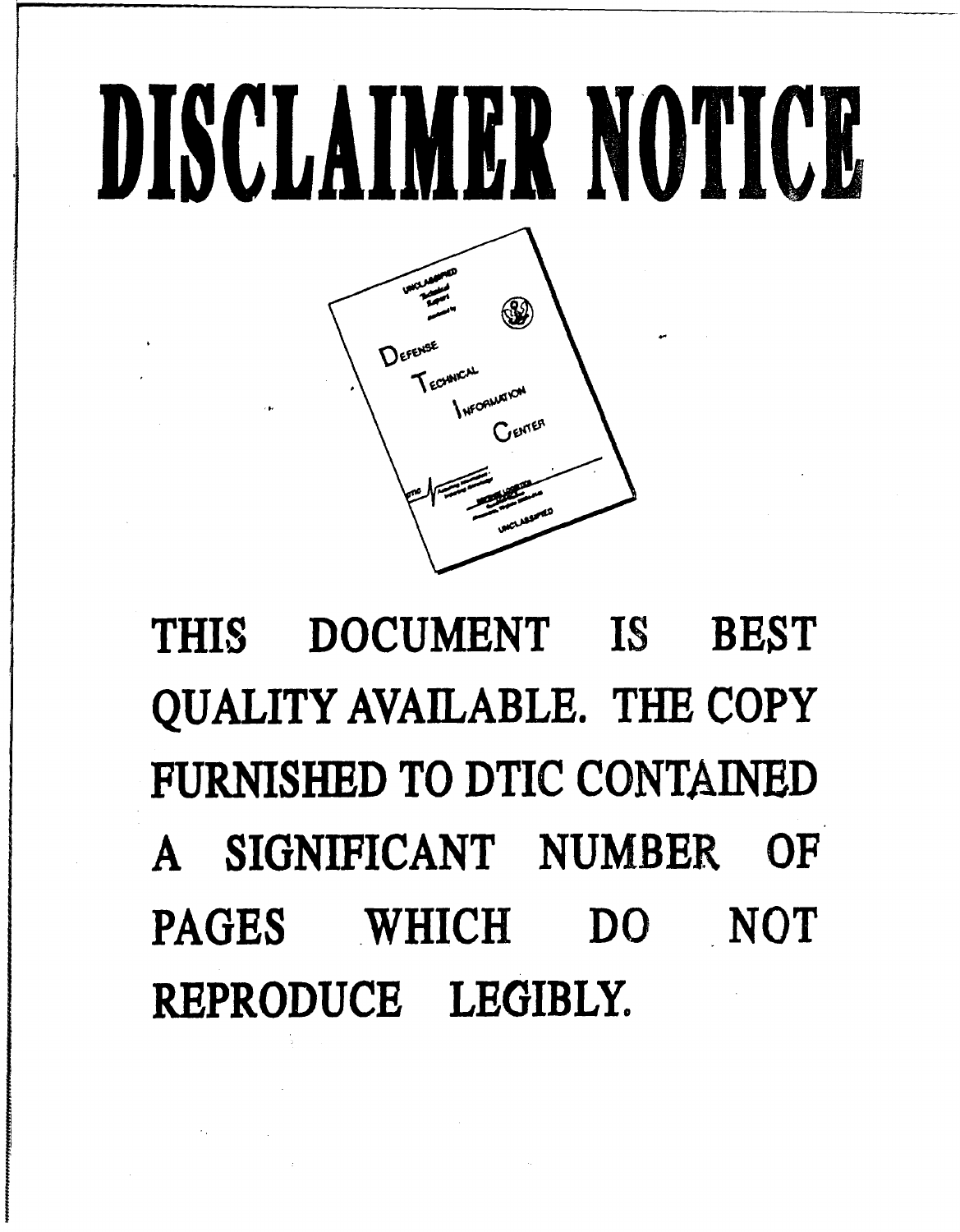# **OD**  $\sigma$ ADA030

THE SPIKEDUCLR: A TIME-OF-ARRIVAL PIN CONFIGURATION FOR SHOCK WAVE EXPERIMENTS

by IM. H. HOLT U. B. BICKLEY W. MOCK, Jr. Armaments Development Department

15 WO/GL TR-3492

 $007 - 20$ 

JUNE 1076

for public related, distribution unlimited Approvirt

NAVAL SURFACE WEAPONS CENTER Dahloren Laborstory Dablijnen, Virginia 22446

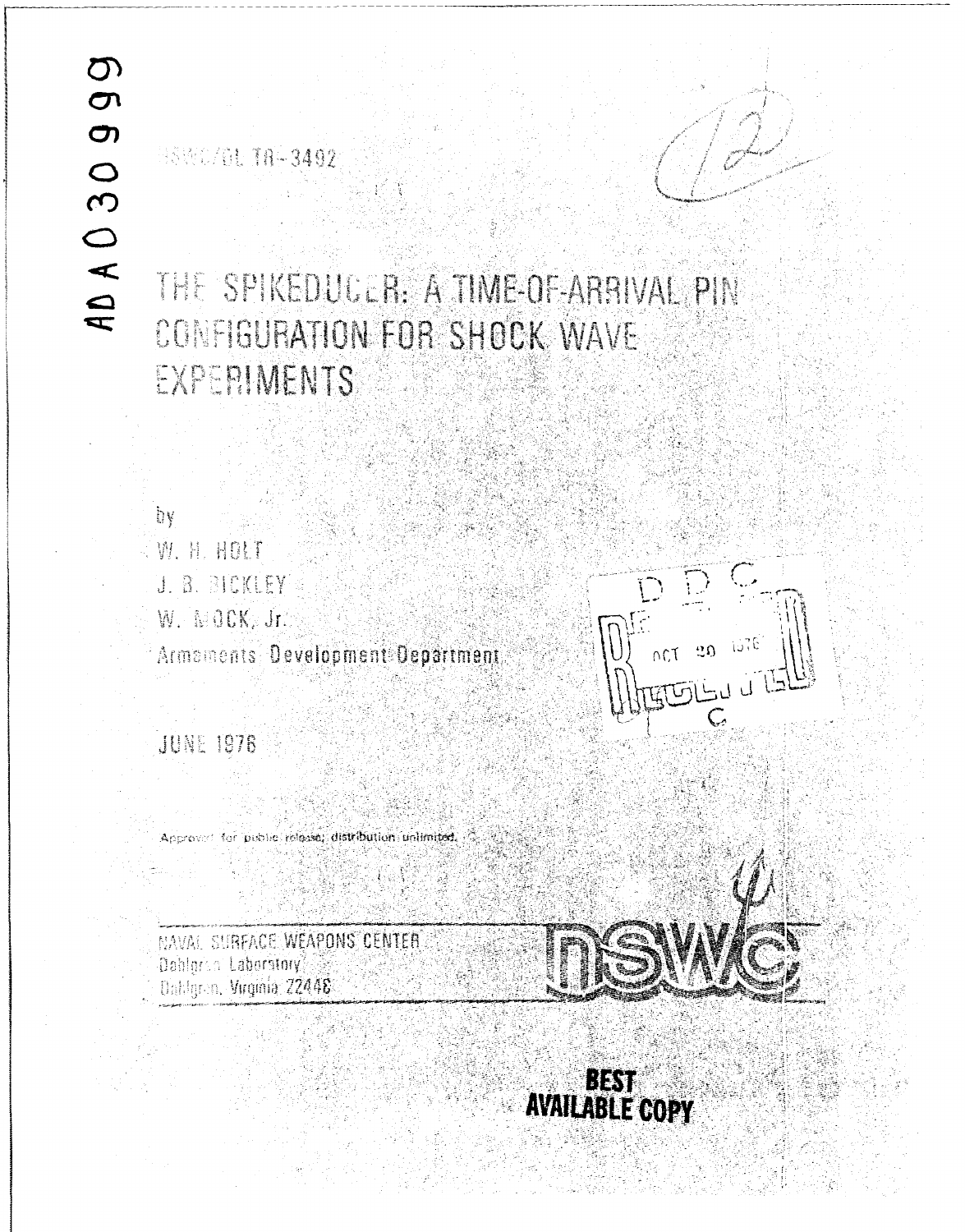# NAVAL SURFACE WEAPONS CENTER **DAILGREN LABORATORY** Dahlgren, Virginia  $\left[22448\right]$

 $\mathcal{L}^{\text{max}}_{\text{max}}$  and  $\mathcal{L}^{\text{max}}_{\text{max}}$ 

 $\bar{\beta}$ 

 $\sim$ 

 $\label{eq:1} \begin{split} \mathcal{A} & \mathcal{A} \otimes \mathcal{A} \otimes \mathcal{A} \otimes \mathcal{A} \otimes \mathcal{A} \otimes \mathcal{A} \otimes \mathcal{A} \otimes \mathcal{A} \otimes \mathcal{A} \otimes \mathcal{A} \otimes \mathcal{A} \otimes \mathcal{A} \otimes \mathcal{A} \otimes \mathcal{A} \otimes \mathcal{A} \otimes \mathcal{A} \otimes \mathcal{A} \otimes \mathcal{A} \otimes \mathcal{A} \otimes \mathcal{A} \otimes \mathcal{A} \otimes \mathcal{A} \otimes \mathcal$ 

 $\sim 10^{11}$  and  $\sim 10^{11}$ 

 $\mathcal{A}^{\mathcal{A}}$ 

L. H. Mills, Jr. ....<br>Associate Technical Director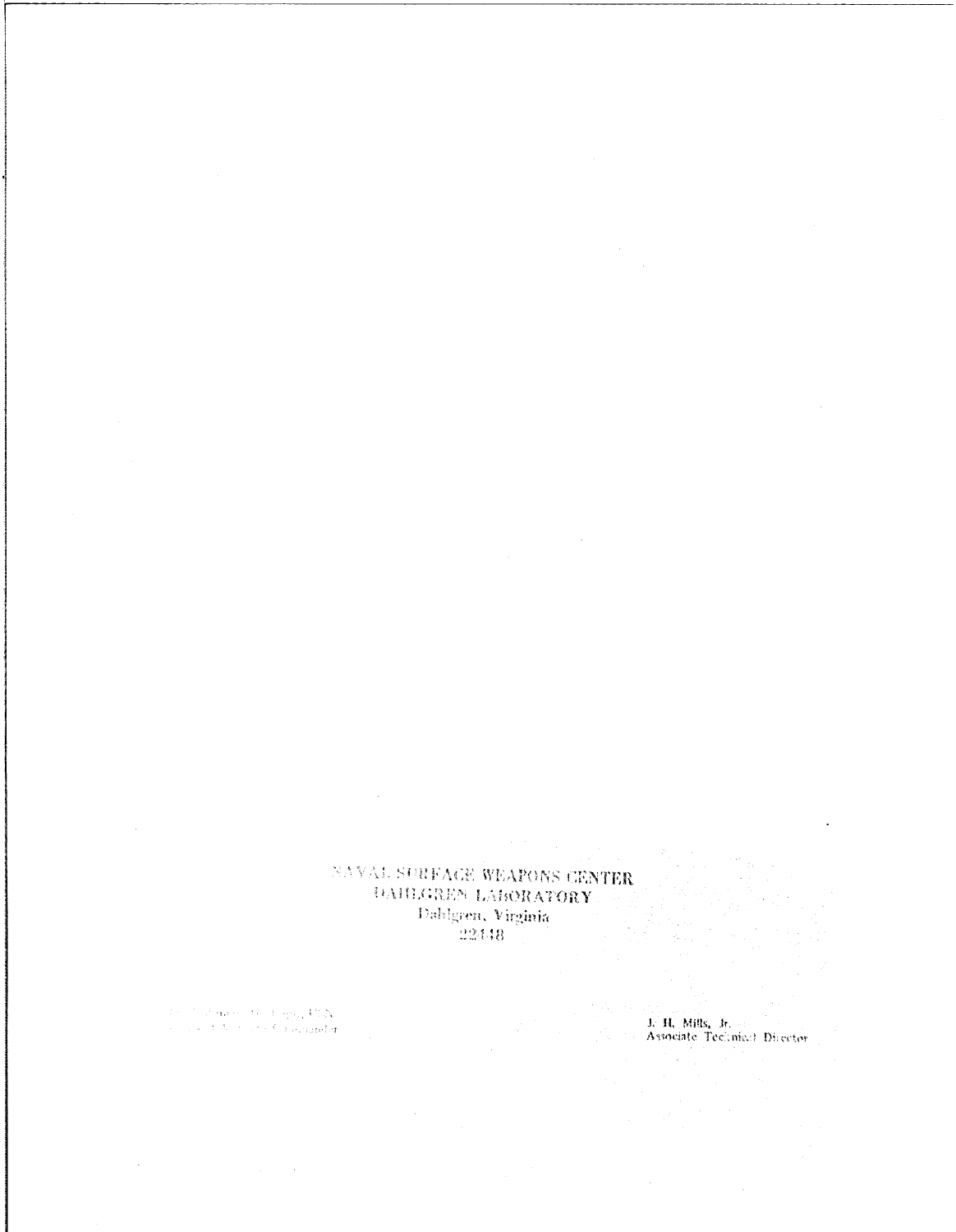| <b>REPORT DOCUMENTATION PAGE</b>                                                                                                                                                                                                                                                                                                                                                                                                                                                                            | <b>READ INSTRUCTIONS</b><br><b>BEFORE COMPLETING FORM</b>   |
|-------------------------------------------------------------------------------------------------------------------------------------------------------------------------------------------------------------------------------------------------------------------------------------------------------------------------------------------------------------------------------------------------------------------------------------------------------------------------------------------------------------|-------------------------------------------------------------|
| <b>1. REPORT NUMBER</b>                                                                                                                                                                                                                                                                                                                                                                                                                                                                                     | 2. GOVT ACCESSION NO. 3. RECIPIENT'S CATALOG NUMBER         |
| から伝どん<br>$-$ TR-3492 17                                                                                                                                                                                                                                                                                                                                                                                                                                                                                     |                                                             |
| TITLE Cond Subtille                                                                                                                                                                                                                                                                                                                                                                                                                                                                                         | 5. TYPE OF REPORT & PERIOD COVERED                          |
| THE SPIKEDUCER:<br>A TIME-OF-ARRIVAL PIN                                                                                                                                                                                                                                                                                                                                                                                                                                                                    |                                                             |
| CONFIGURATION FOR SHOCK WAVE EXPERIMENTS                                                                                                                                                                                                                                                                                                                                                                                                                                                                    | FINAL $\mu$                                                 |
|                                                                                                                                                                                                                                                                                                                                                                                                                                                                                                             | <b>6. PERFORMING ORG. REPORT NUMBER</b>                     |
| <b>AUTHOR(AL</b>                                                                                                                                                                                                                                                                                                                                                                                                                                                                                            | <b>8. CONTRACT OR GRANT NUMBER(s)</b>                       |
| W. H. / Holt.                                                                                                                                                                                                                                                                                                                                                                                                                                                                                               |                                                             |
| J. B. Bickley<br>9351—2512/094-                                                                                                                                                                                                                                                                                                                                                                                                                                                                             |                                                             |
| W./Mock, Jr.<br><b>5. PERFORMING ORGANIZATION NAME AND ADDRESS</b>                                                                                                                                                                                                                                                                                                                                                                                                                                          | 10. PROGRAM ELEMENT, PROJECT,                               |
| Naval Surface Weapons Center                                                                                                                                                                                                                                                                                                                                                                                                                                                                                | AREA &                                                      |
| Dahlgren Laboratory                                                                                                                                                                                                                                                                                                                                                                                                                                                                                         |                                                             |
| Dahlgren, Virginia 22448                                                                                                                                                                                                                                                                                                                                                                                                                                                                                    |                                                             |
| 11. CONTROLLING OFFICE NAME AND ADDRESS                                                                                                                                                                                                                                                                                                                                                                                                                                                                     | 12. REPORT DATE                                             |
|                                                                                                                                                                                                                                                                                                                                                                                                                                                                                                             | Jun                                                         |
|                                                                                                                                                                                                                                                                                                                                                                                                                                                                                                             | <b>13. NUMBER OF PAGES</b>                                  |
| 14. MONITORING AGENCY NAME & ADDRESS(If different from Controlling Office)                                                                                                                                                                                                                                                                                                                                                                                                                                  | 15. SECURITY CLASS. (of this report)                        |
|                                                                                                                                                                                                                                                                                                                                                                                                                                                                                                             |                                                             |
|                                                                                                                                                                                                                                                                                                                                                                                                                                                                                                             | <b>UNCLASSIFIED</b>                                         |
|                                                                                                                                                                                                                                                                                                                                                                                                                                                                                                             | <b>15a. DECLASSIFICATION/DOWNGRADING</b>                    |
|                                                                                                                                                                                                                                                                                                                                                                                                                                                                                                             |                                                             |
|                                                                                                                                                                                                                                                                                                                                                                                                                                                                                                             |                                                             |
| Approved for public release; distribution unlimited.<br>17. DISTRIBUTION STATEMENT (of the ebstract entered in Block 20, if different from Report)<br><b>18. SUPPLEMENTARY NOTES</b>                                                                                                                                                                                                                                                                                                                        |                                                             |
|                                                                                                                                                                                                                                                                                                                                                                                                                                                                                                             |                                                             |
|                                                                                                                                                                                                                                                                                                                                                                                                                                                                                                             |                                                             |
|                                                                                                                                                                                                                                                                                                                                                                                                                                                                                                             |                                                             |
|                                                                                                                                                                                                                                                                                                                                                                                                                                                                                                             |                                                             |
|                                                                                                                                                                                                                                                                                                                                                                                                                                                                                                             |                                                             |
|                                                                                                                                                                                                                                                                                                                                                                                                                                                                                                             |                                                             |
|                                                                                                                                                                                                                                                                                                                                                                                                                                                                                                             |                                                             |
|                                                                                                                                                                                                                                                                                                                                                                                                                                                                                                             |                                                             |
| <b>IACT (Continue on reverse side if necessary and identify by block number)</b>                                                                                                                                                                                                                                                                                                                                                                                                                            |                                                             |
| An epoxy-encapsulated time-of-arrival pin and cable configuration                                                                                                                                                                                                                                                                                                                                                                                                                                           |                                                             |
|                                                                                                                                                                                                                                                                                                                                                                                                                                                                                                             | The con-                                                    |
|                                                                                                                                                                                                                                                                                                                                                                                                                                                                                                             |                                                             |
|                                                                                                                                                                                                                                                                                                                                                                                                                                                                                                             | The .                                                       |
| 19. KEY WORDS (Continue on reverse side if necessary and identify by block number)<br>Shock waves<br>instrumentation<br>wave propagation<br>$20.$ APS1<br>(spikeducer) for use in shock wave experiments is described.<br>figuration provides a protective cover for a piezoelectric pin and<br>facilitates accurate pin positioning in an experiment. A precision<br>molding fixture has been designed for spikeducer fabrication.<br>details of fabrication and the application of spikeducers in a shock |                                                             |
|                                                                                                                                                                                                                                                                                                                                                                                                                                                                                                             |                                                             |
| wave experiment are presented.                                                                                                                                                                                                                                                                                                                                                                                                                                                                              |                                                             |
| DD 1 JAN 73 1473<br><b>EDITION OF 1 NOV 65 IS OBSOLETE</b><br>S/N 0102-LF-014-6601                                                                                                                                                                                                                                                                                                                                                                                                                          | <b>UNCLASSIFIED</b><br><b>THIS PAGE (When Data Entered)</b> |

J.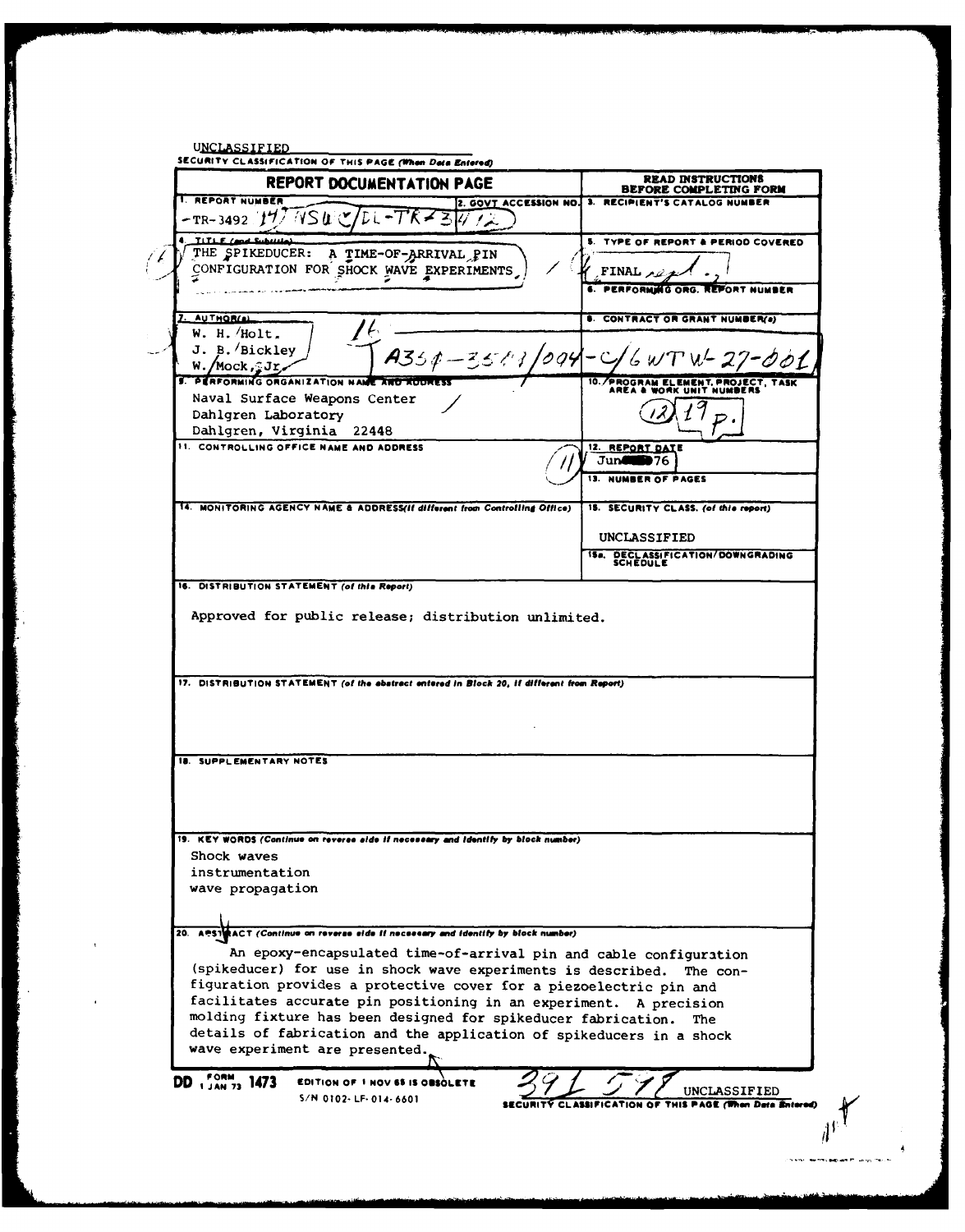#### FOREWORD

 $\mathcal{L}(\mathcal{L}^{\mathcal{L}})$  , where  $\mathcal{L}^{\mathcal{L}}$  , we have

This report describes an epoxy-encapsulated time-of-arrival pin and cable assembly, called the spikeducer, for use in shock wave experiments.

This work was supported **by** NAVAIR Task No. A350-3500/004C/6WTW27-001.

This report has been reviewed and approved **by C.** L. Dettinger, Acting Head, Munitions Division.

Released **by:**

LILLERNLW

Assitant Head Military Applications Armaments Development Department

**FORECALLY 127**<br>**WHILE SOCION PROTECTION** 2112  $\Box$  $\lesssim 3$  $\mathcal{C}^{\mathcal{C} \mathcal{A}}$ y.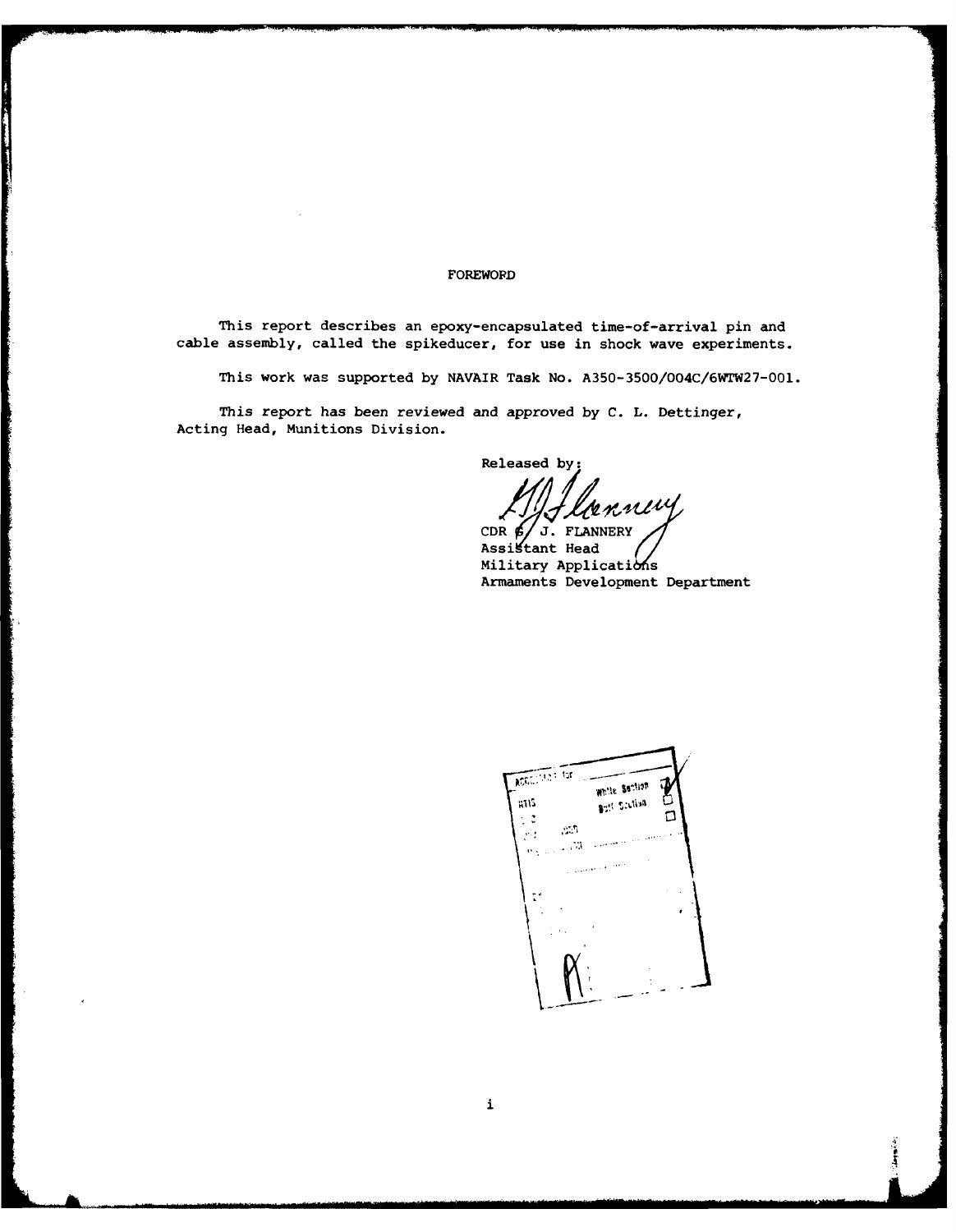#### TABLE OF **CONTENTS**

|                                                  |  |  |  |  |  |  |  |  |  |  |  |  | Page            |
|--------------------------------------------------|--|--|--|--|--|--|--|--|--|--|--|--|-----------------|
|                                                  |  |  |  |  |  |  |  |  |  |  |  |  |                 |
|                                                  |  |  |  |  |  |  |  |  |  |  |  |  |                 |
|                                                  |  |  |  |  |  |  |  |  |  |  |  |  |                 |
| SPIKEDUCER DETAILS AND FABRICATION 2             |  |  |  |  |  |  |  |  |  |  |  |  |                 |
| SPIKEDUCER APPLICATION IN SHOCK WAVE EXPERIMENTS |  |  |  |  |  |  |  |  |  |  |  |  | <b>Property</b> |
|                                                  |  |  |  |  |  |  |  |  |  |  |  |  | 10              |
| APPENDIX A--SPIKEDUCER MOLD DRAWINGS A-1         |  |  |  |  |  |  |  |  |  |  |  |  |                 |
| <b>DISTRIBUTION</b>                              |  |  |  |  |  |  |  |  |  |  |  |  |                 |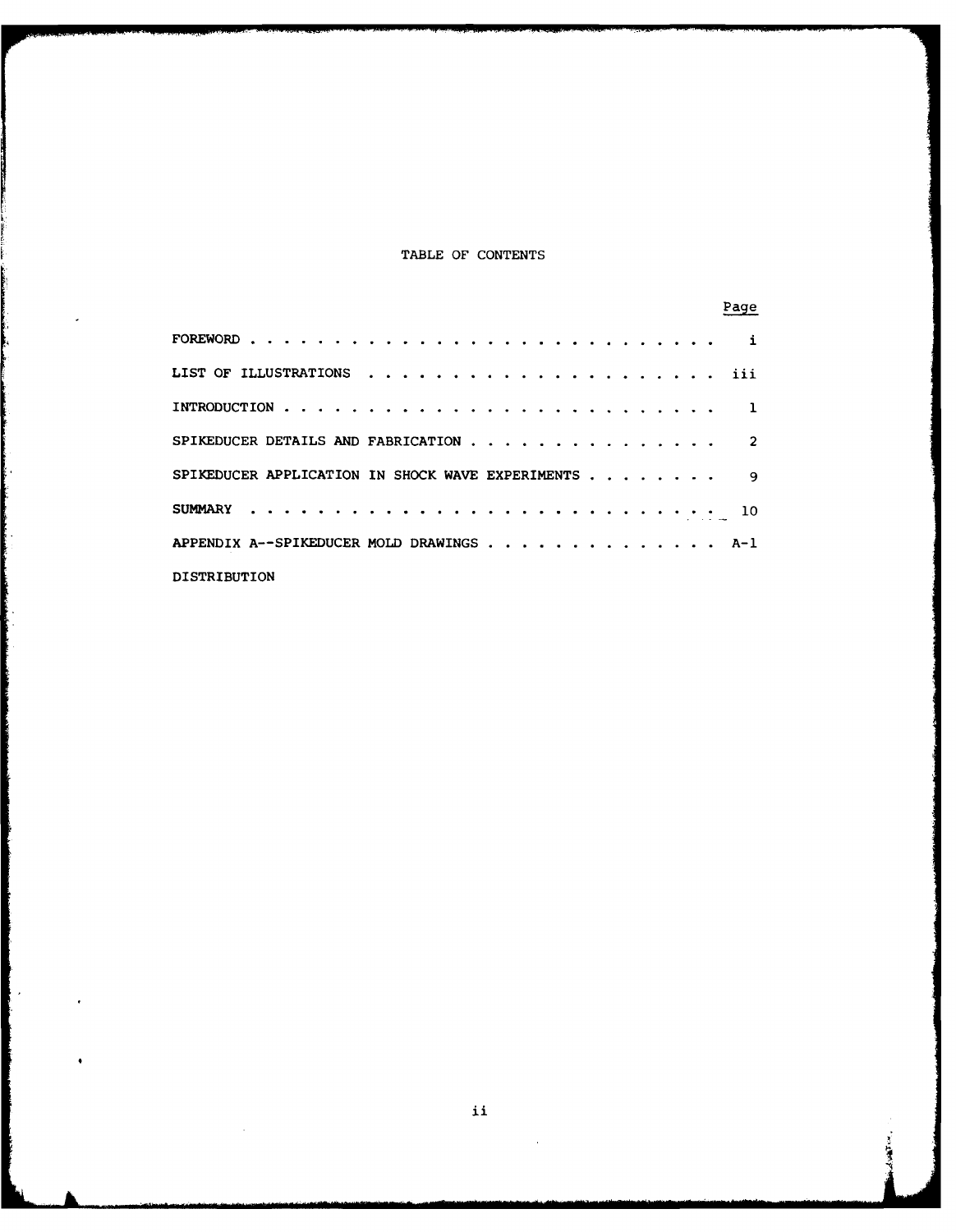## LIST OF ILLUSTRATIONS

 $\hat{\mathcal{A}}$ 

 $\frac{1}{2}$  $\lambda$ 

 $\frac{1}{4}$ 

 $\mathbf{r}$  $\hat{\gamma}$ 

 $\begin{aligned} \mathcal{V} &\rightarrow \mathcal{V} \mathcal{V} \end{aligned}$ 

÷

ľ

**The Charles Assessed Assessed** 

| Figure            |                                                         | Page |                |
|-------------------|---------------------------------------------------------|------|----------------|
| $\mathbf{1}$      | Pinducer Shock Time-Of-Arrival Pin with Attached        |      | $\mathbf{1}$   |
| $\overline{2}$    | Schematic of Spikeducer                                 |      | $\overline{a}$ |
| 3                 | Completed Spikeducers                                   |      | 3              |
| 4                 | Pinducer with Disassembled Modified Swaqelok Collet     |      | $\overline{4}$ |
| 5                 | Pinducer and Assembled Collet                           |      | 4              |
| 6                 | Lower Split Mold Section with Pinducer Collet           |      | 5              |
| 7                 | Pinducers in Collets During Cure of First Epoxy Pour. . |      | 6              |
| 8                 | Pinducers in Lower Section of Split Mold After Cure of  |      | 6              |
| 9                 | Alignment of Pinducer Cables in Split Mold              |      | $\mathcal{I}$  |
| 10                | Spikeducer Mold Before Disassembly                      |      | 8              |
| 11                | Spikeducer Mold with Separation Screws $\ldots$         |      | 8              |
| $12 \overline{ }$ | Spikeducer Positioning for an Explosive Experiment      |      | 9              |
| 13                | Spikeducer Voltage Pulse<br>.                           |      | 10             |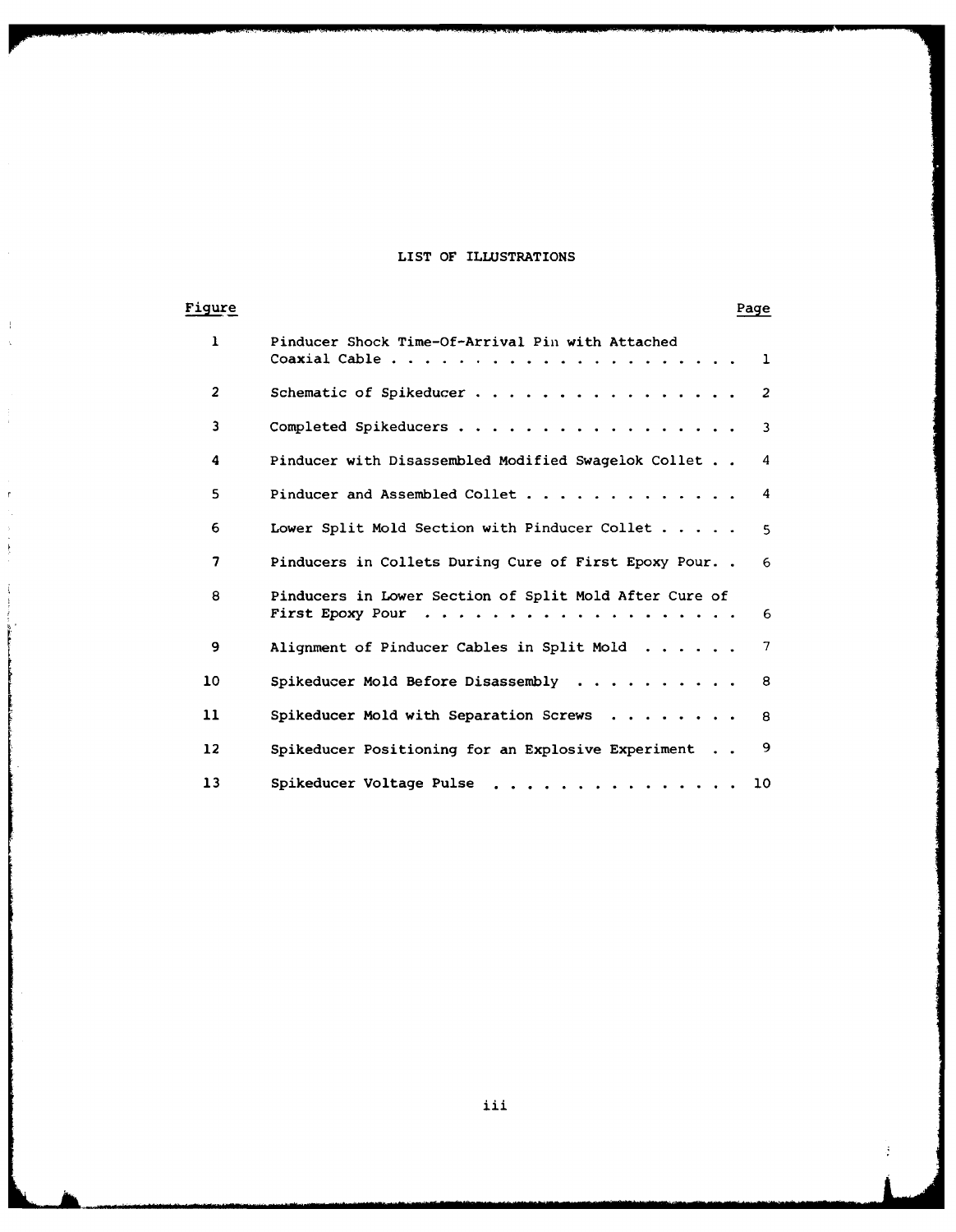#### INTRODUCTION

Explosive experiments give the experimenter only one chance to record information before the components of a shock assembly are destroyed or severely damaged. For this reason one endeavors to design experiments such that maximum information is obtained from each shot. When piezoelectric or other types of shock time-of-arrival pins are used to provide trigger pulses for oscilloscopes, fast counters, or for other real-time diagnostics, reliable pin operation is essential. These pins are frequently fragile and are sometimes difficult to position accurately in shock assemblies that have dimensions many times larger than that of a pin. **A** protective cover has been designed for such pins that also facilitates accurate positioning while not interfering with pin operation.

In this report piezoelectric shock time-of-arrival pins are considered (Valpey-Fisher Corp. Pinducers, Part No. **VP-1093-1.5,** and mating **50 Q** cable assemblies, Part No. VC-1024-A). **A** pinducer with cable assembly is shown in Figure **1.** The pinducer diameter is **2.36 mm,** and the length from the connector to the tip is about **38 mm.** The pin is basically a small brass tube with a piezoelectric element-at one end and a coaxial electrical connector at the other end. One electrode on the element is internally connected to the center conductor. The other electrode is externally connected to the brass tube **by** a thin conducting film across the end of the tube. This thin film can be easily damaged **by** abrasion, or the insulating epoxy support for the film can be attacked **by** common laboratory solvents.



Figure **1.** Pinducer Shock Time-Of-Arrival Pin with Attached Coaxial Cable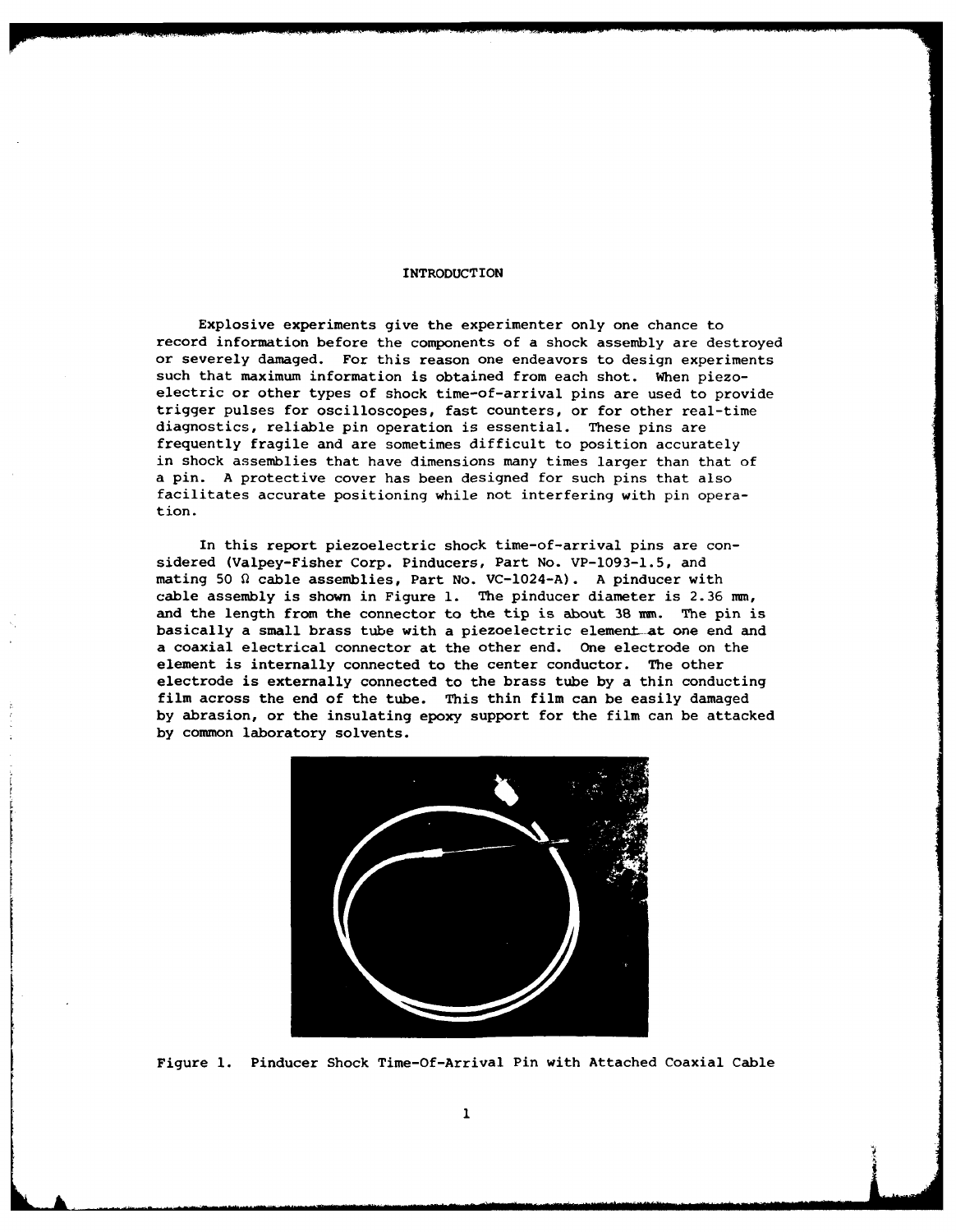Certain experimental conditions require the pinducer to be embedded in epoxy materials; an obvious choice for the protective cover material is to use the same epoxy as used in potting the chock assembly. This choice eliminates any additional shock impedance mismatch interfaces in the assembly. The dimensions of the epoxy-pinducer configuration are chosen for convenience of handling and positioning in the shock assembly. This configuration is called the spikeducer. A description of the spikeducer is given in the SPIKEDUCER DETAILS AND FABRICATION section. An example application of the spikeducer is described in the SPIKEDUCER APPLICATION IN SHOCK WAVE EXPERIMENTS section.

#### SPIKEDUCER DETAILS AND FABRICATION

Figure 2 is a schematic of a spikeducer; the length is approximately 150 mm and the diameter is 6.35 mm. This diameter was chosen so that Swagelok (Crawford Fitting Co.) connectors for 6.35-mm outside diameter tubing could be used as collet clamps for adjustable positioning and support of the spikeducer. The distance from the tip of the spikeducer to the active end of the pinducer is precision gauged during fabrication to account for wave transit time in the epoxy tip. This rugged unit is easily tested prior to potting in an experimental configuration; the spikeducer output is monitored with an oscilloscope, and the tip is tapped lightly to produce a deflection on the oscilloscope screen. This procedure checks both the pinducer and the cable. The spikeducer tip is pointed to aid degassing of the epoxy poured around it in a shock assembly; bubbles are less likely to be trapped at the tip.



Figure 2. Schematic of Spikeducer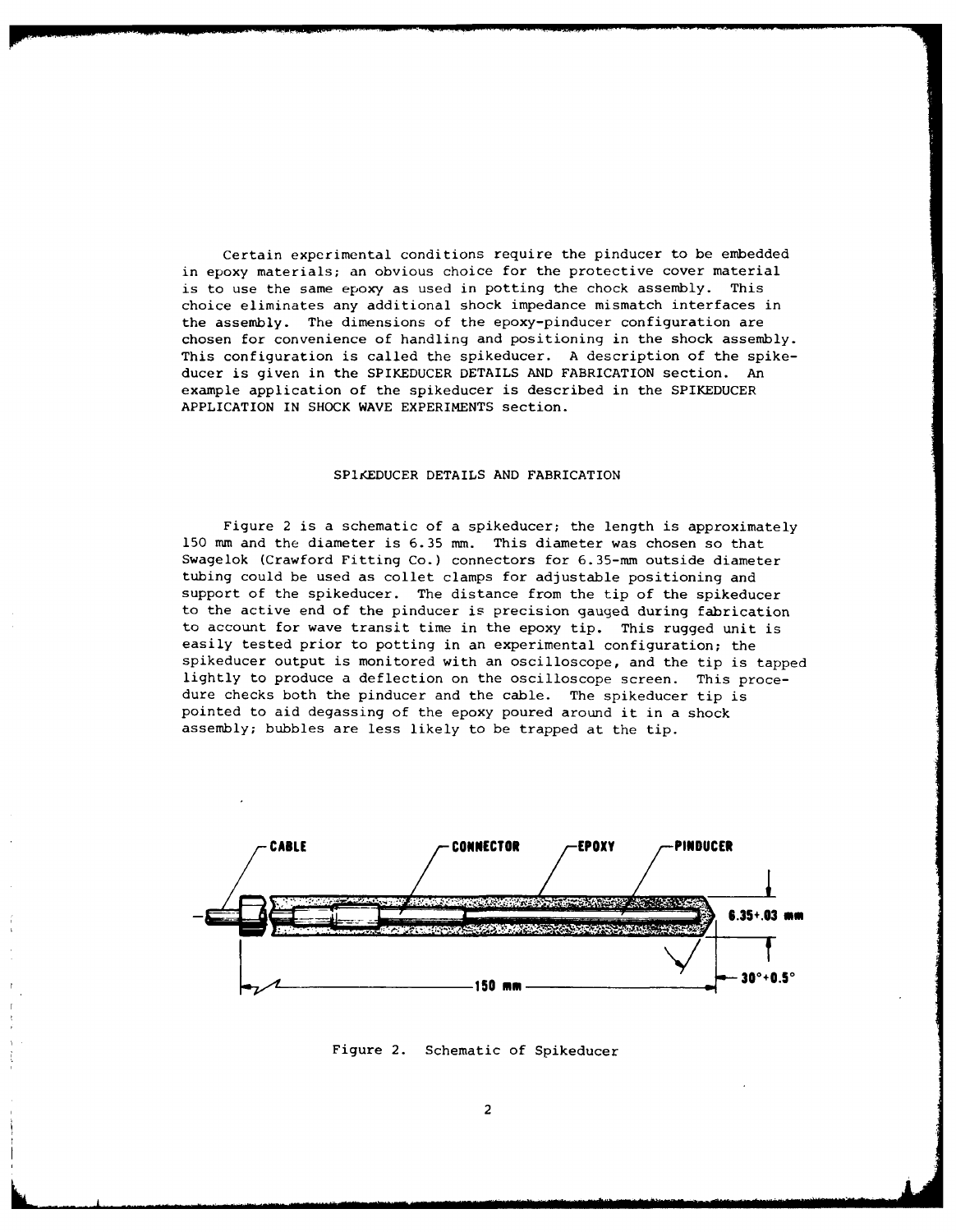Figure 3 shows three completed spikeducers. These were fabricated with an alumina-filled epoxy (Castall, Inc., No. 300) to be embedded in the same material for an explosively-loaded shock wave assembly.



Figure 3. Completed Spikeducers

The items used for spikeducer fabrication include fixtures for alignment of the pinducer during coating and split molds for casting the epoxy. The alignment fixtures are made from Swagelok reducers, Part No. B-200-R-4, that have been modified to provide adjustable support for the pinducer in the mold. Figure 4 shows a pinducer and a disassembled fixture. From left to right in this figure are the pinducer, modified Swagelok reducer body, pinducer collet (fabricated from a pinducer cable electrical connector and Swagelok front and back ferrules for 3.18-mm diameter tubing), and a Swagelok nut. Figure 5 shows the assembled fixture with pinducer.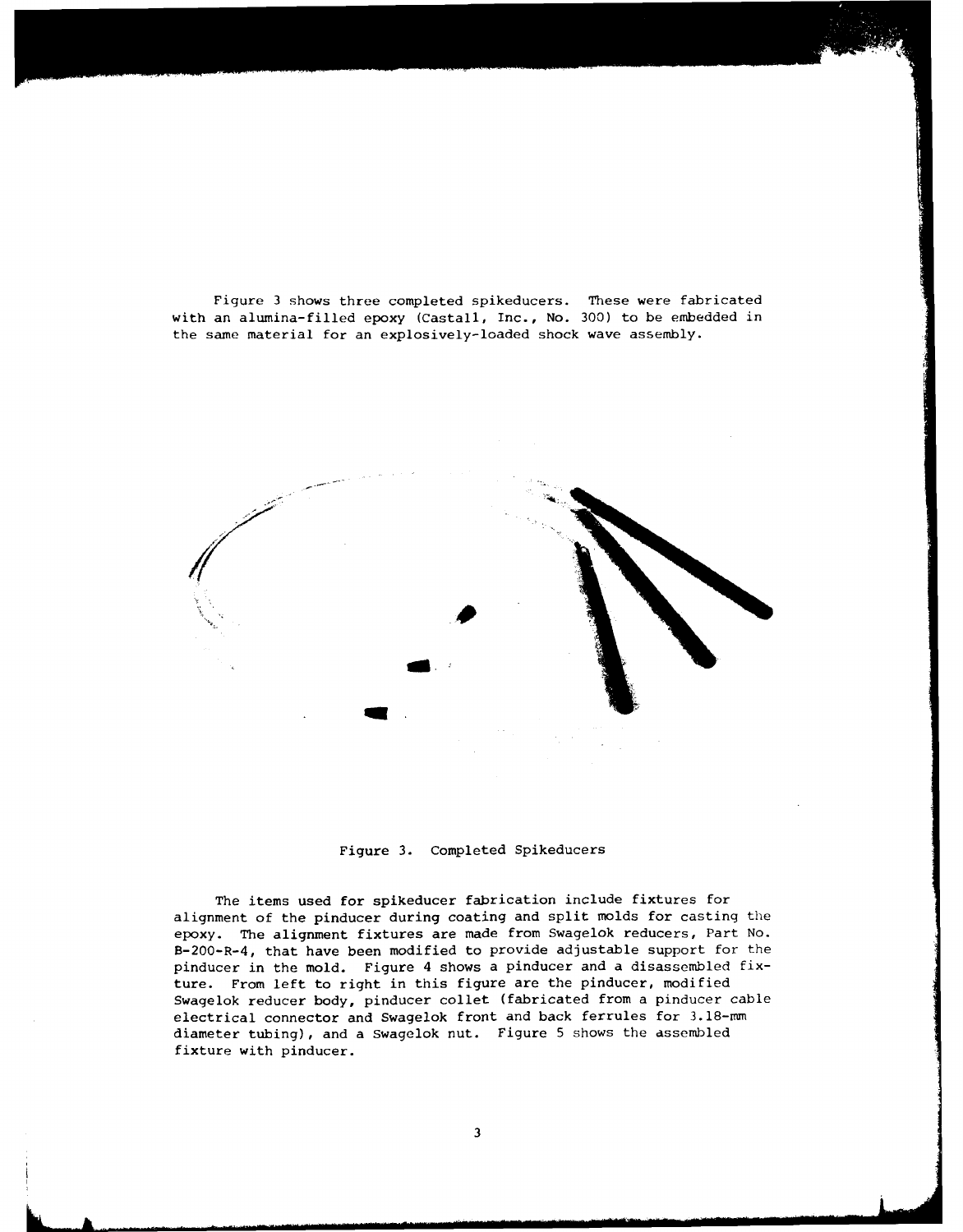

Figure 4. Pinducer with Disassembled Modified Swagelok Collet



Figure **5.** Pinducer and Assembled Collet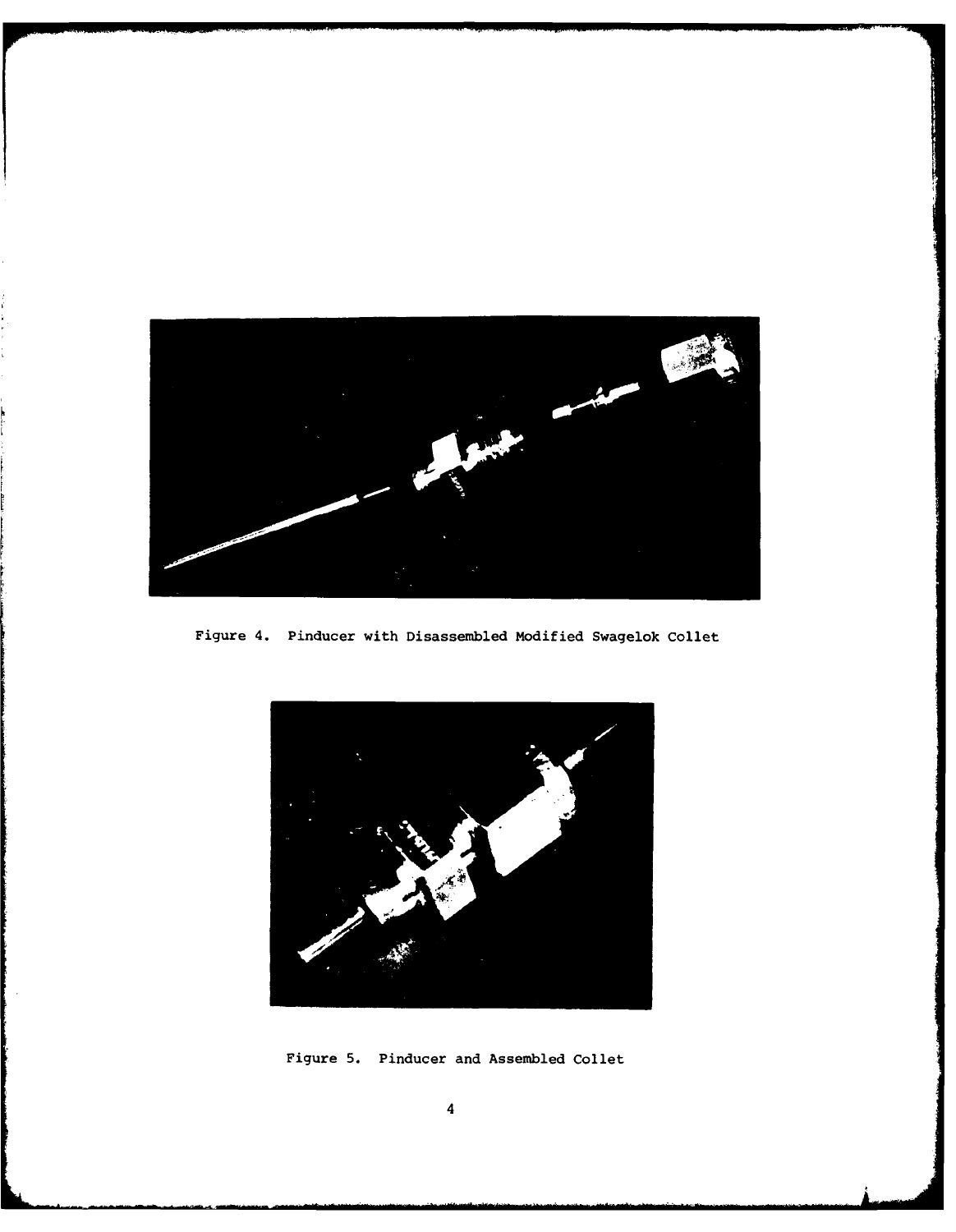Figure 6 shows the fixture and pinducer positioned on one of the split spikeducer mold parts. The mold contains removable cylindrical inserts with concave ends for shaping the spikeducer tips. The tip shape can be varied by changing inserts. The pinducer tip is positioned relative to the tip of the spikeducer by placing a master precision gauge ball (Industrial Tectonics, Inc., 1.5875 mm diameter) in the concave part of the insert. The two halves of the lower split rold are bolted together and supported on a precision granite surface late. The pinducer is gently lowered until it contacts the ball; the lixture is then tightened to clamp the pinducer in that position. The fixture and pinducer are then removed from the mold as a unit. The gauging ball is also removed. After the mold parts have been coated with fluorocarbon mold release, degassed epoxy is poured into the assembled mold. The tip of the clamped pinducer is dipped in epjoxy and then reinserted in the mold. For a **30** angle on the insert (Figure 2) and the 1.5875-mr diameter gauge ball, the distance from the tip of the spikeducer to the end of the pinducer is 1.71 mm. For other angles or gauge ball diameters, this distance can be calculated from

$$
H = \frac{d(l + \cos \phi)}{2 \cos \phi} ,
$$

where

- H is the distance from the spikeducer tip to the pinducer end, d is the diameter of the gauge ball, and
- $¢$  is the angle on the tip of the spikeducer.





Figure 6. Lower Split Mold Section with Pinducer Collet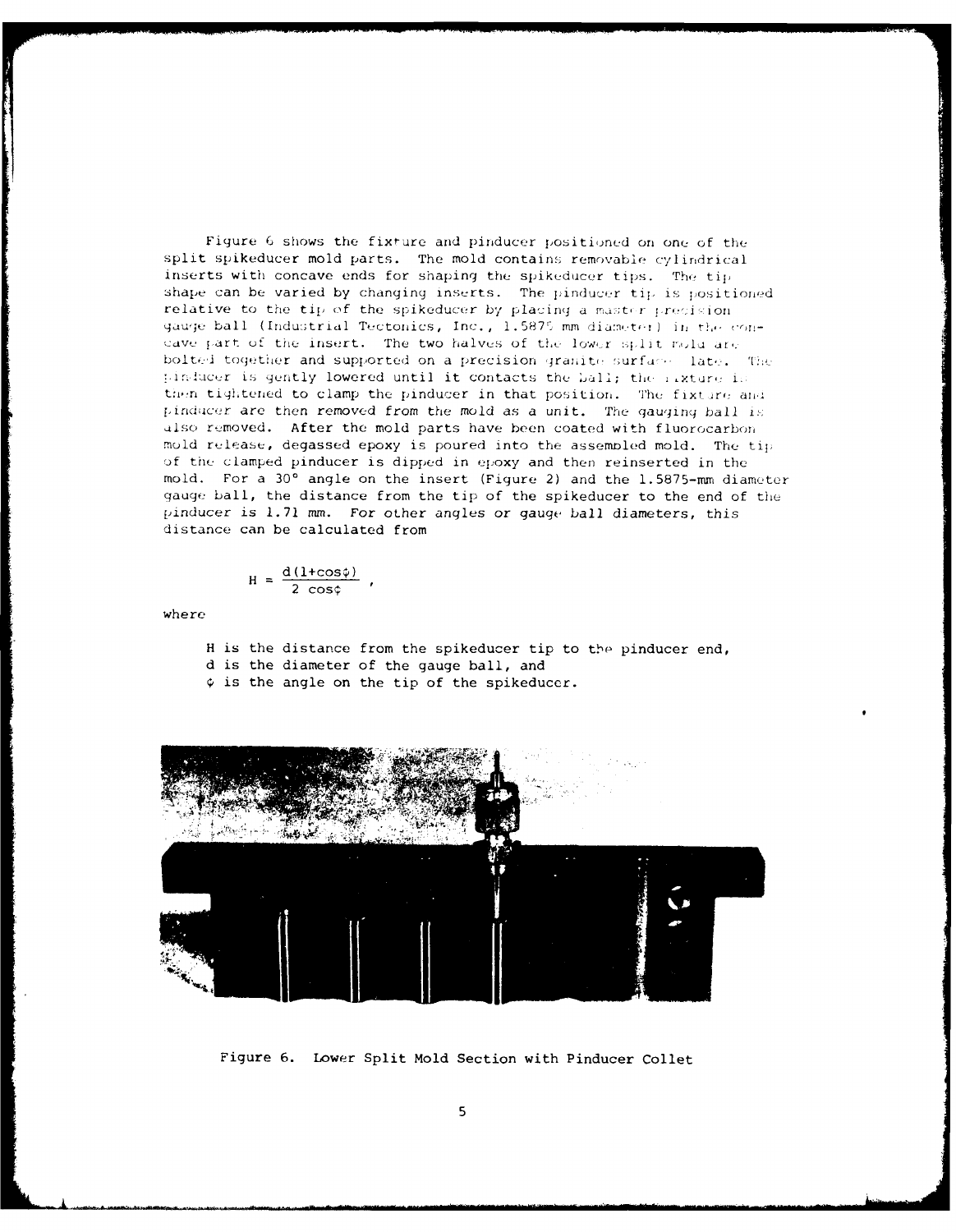Figure 7 shows the lower sections of the mold with six clamped pinducers during epoxy cure. The granite gauging surface keeps the lower ends of all the inserts flush with the base of the mold. The cylindrical surface of each insert is coated with a thin film of grease to prevent epoxy from leaking out of the mold.



Figure 7. Pinducers in Collets During Cure of First Epoxy Pour

In Figure 8 the lower section of the mold has been split open to show the pinducers and the cured epoxy that forms the tips of the spikeducers. The inserts are still in the mold. (In actual spikeducer fabrication, the lower section of the mold would not be split open until fabrication was complete.)



Figure 8. Pinducers in Lower Section of Split Mold After Cure of First Epoxy Pour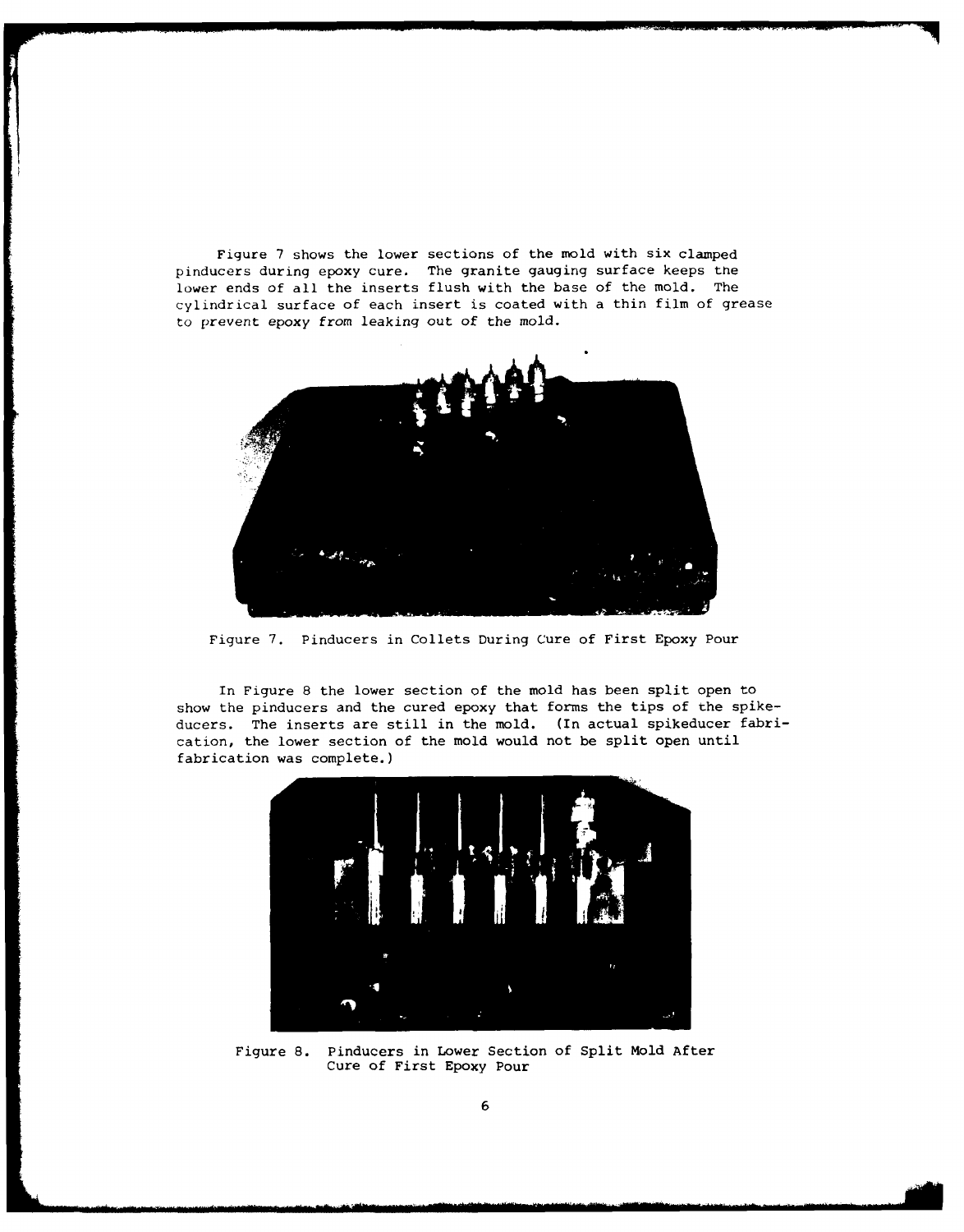The next step in fabrication is illustrated in Figure 9. Nylon centering ferrules are slipped over the cables, and the cables are connected to the pinducers. The ferrules are positioned as shown in the figure. The upper mold sections are then assembled. Toolmaker's  $\cdot$ lamps hold the upper and lower sections together. The assembled mold is positioned upright and the cables are held vertically with a ringstand **and** clml. to **keep** them taut in the mold. Degassed epoxy is then injected **.Around ach** cable with a hypodermic syringe.



Fiqure **9.** Alignment of Pinducer Cables in Split Mold

Figure **10** shows the mold after the epoxy has cured, before disassembly. Figure **11** shows the screws that are used to separate the mold parts after epoxy cure. The engineering drawings for the spikeducer mold parts are provided in Appendix **A.**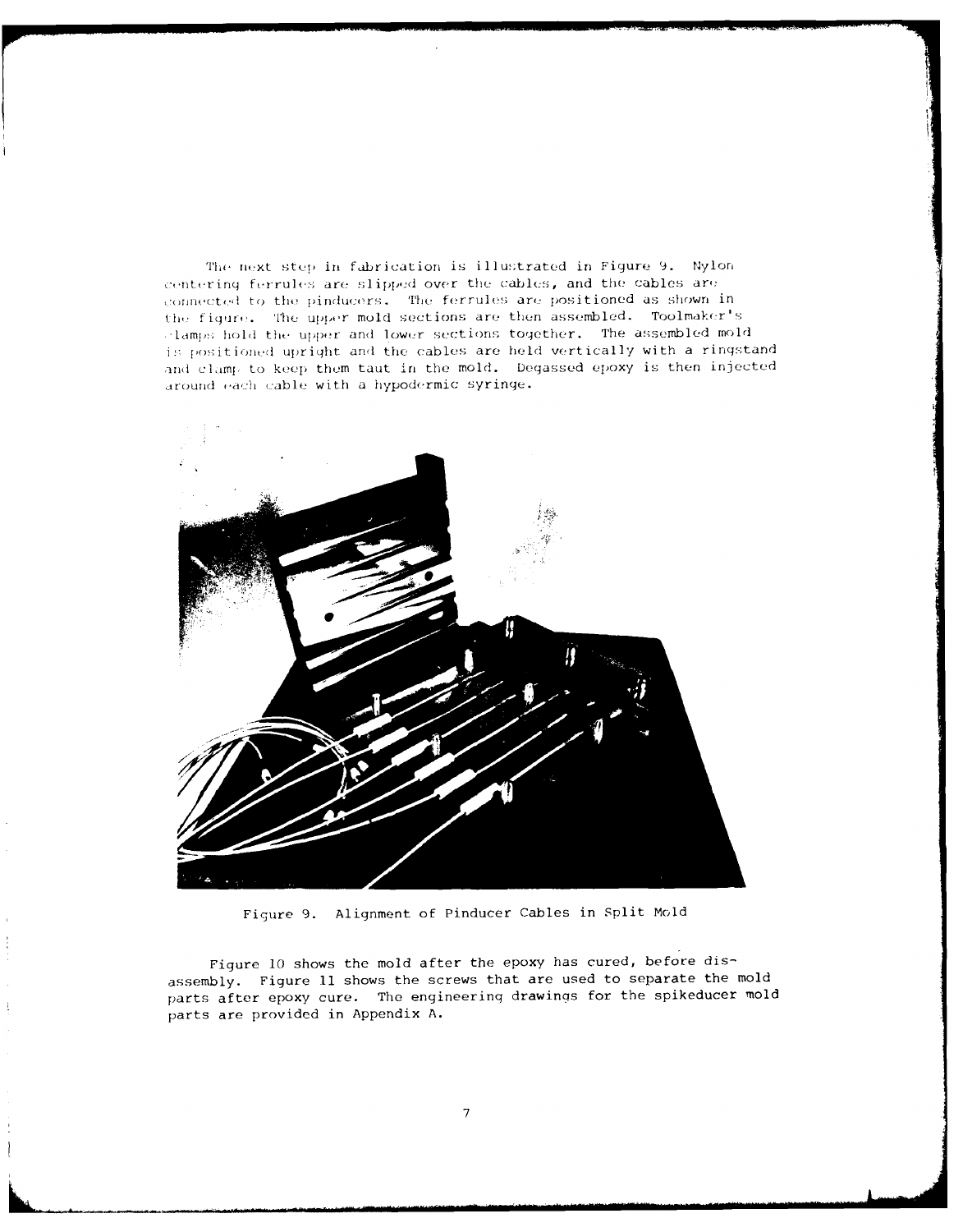

の「このこと」ということです。この「このこと」ということ」ということです。このことは、「このこと」ということになる。このことは、「このこと」ということになる。「このこと」ということになる。「このこと」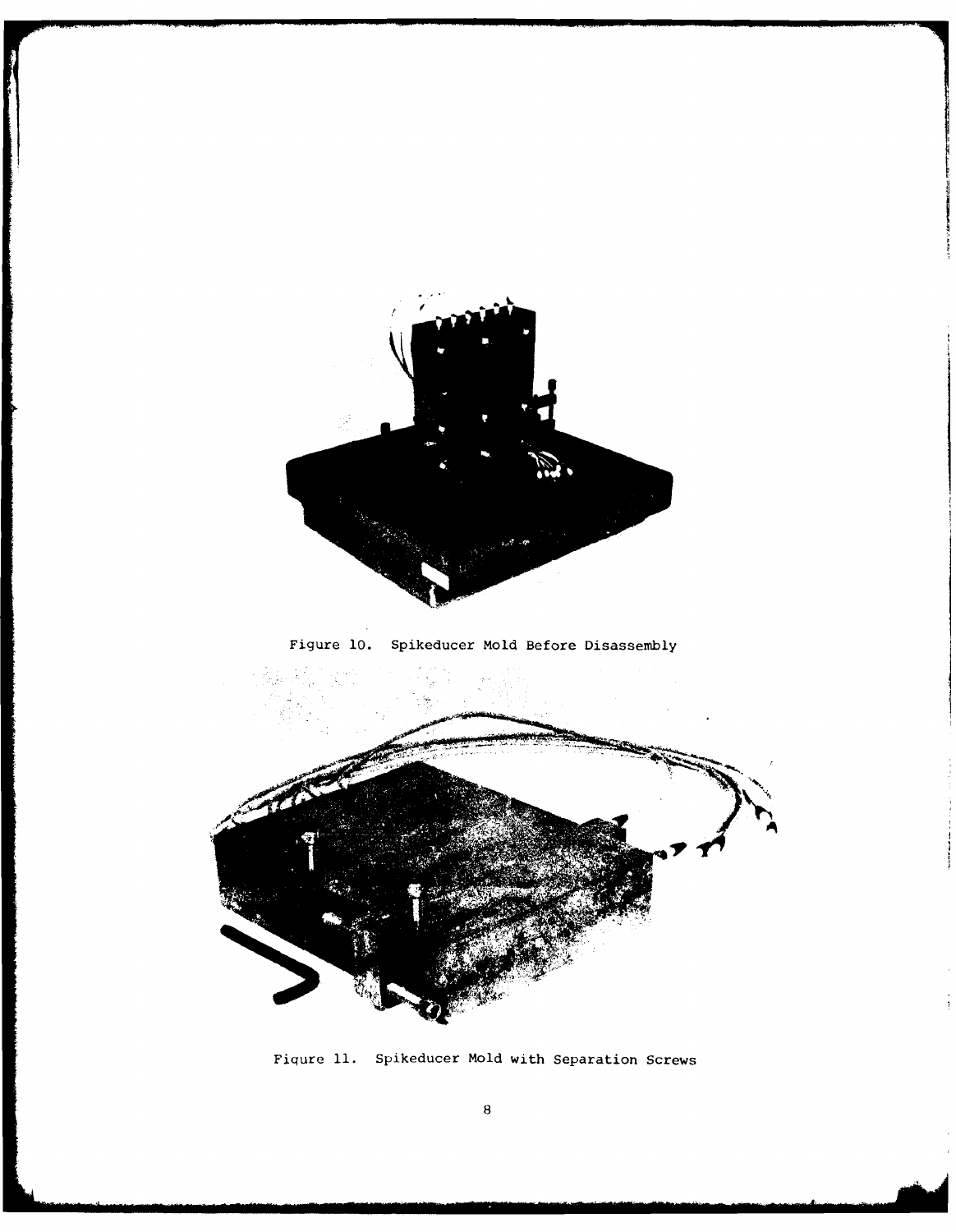#### SPIKEDUCER APPLICATION IN SHOCK WAVE EXPERIMENTS

The particular type of experiment used to illustrate the application of spikeducers is the explosive shock loading of epoxy-potted material specimens and/or stress gauges. Figure 12 shows a typical experimental configuration utilizing two spikeducers. Oscilloscopes also monitor the spikeducer output pulses. The Lucite box serves as a positioning reference frame for the items to be shock loaded and as a mold for the epoxy. The base of the frame has been lapped flat. The epoxy will be cast in the frame on a granite gauging surface that has been coated with a thin film of mold release. After the epoxy has cured, the bottom of the configuration will be given a final lapping to form a precision flat surface for contact with an explosive plane wave generator system. Also shown in the figure are aluminum fixtures for positioning the two spikeducers. The spikeducers are held in modified Swagelok reducers, Part No. B-400-R-6. The height of the spikeducer tips from the explosive/ epoxy interface is set by placing precision parallels under each spikeducer. The parallels are premeasured with a micrometer. The Swagelok fittings have split nylon ferrules; when the fittings are tightened, the spikeducers are clamped in position. The gauging parallels are then removed. After epoxy potting of the spikeducers and other items in the experimental configuration, the Swagelok collets are loosened and the aluminum fixtures are removed.



Figure 12. Spikeducer Positioning for an Explosive Experiment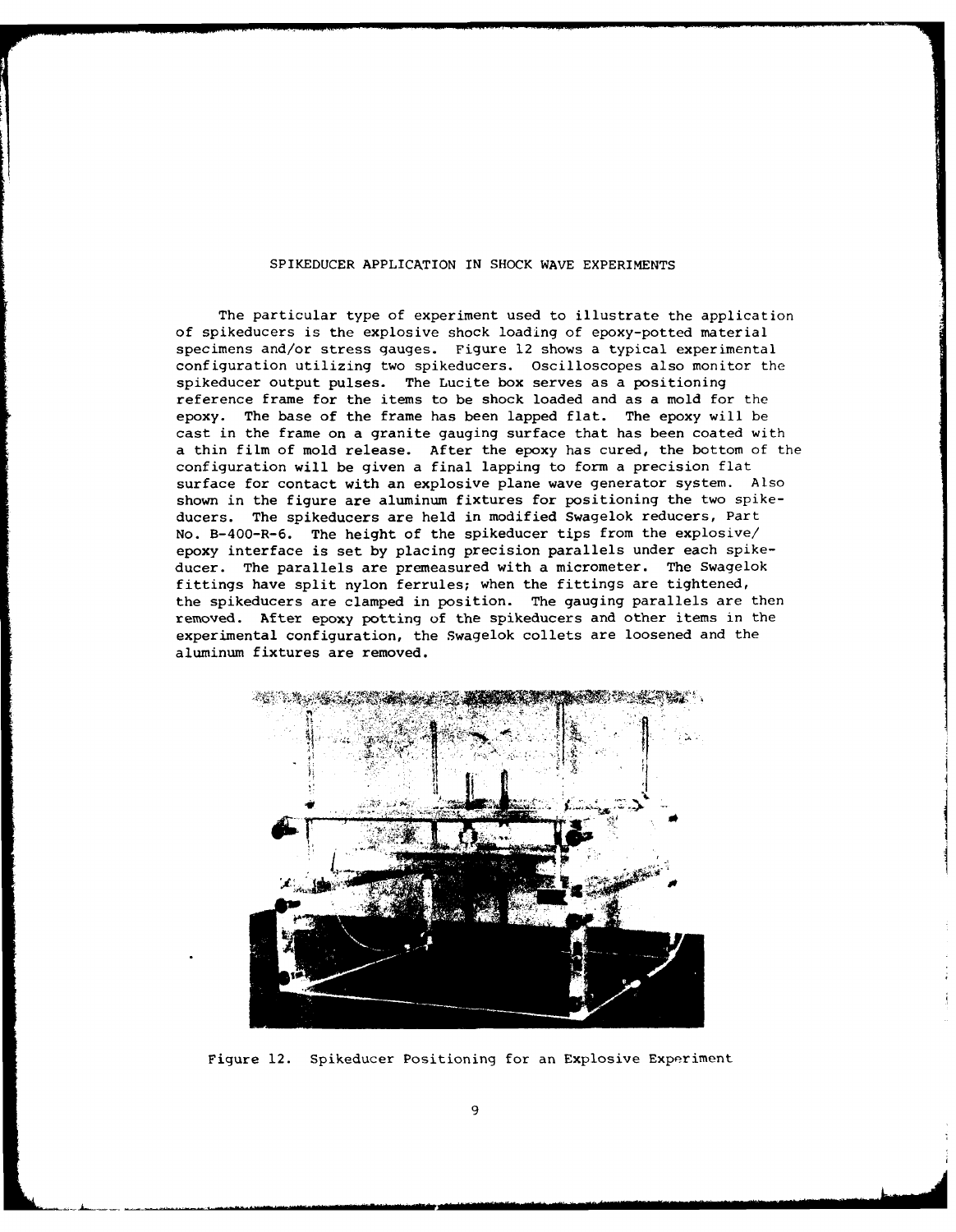Figure 13 is an oscilloscope record of a spikeducer output pulse (50 .. termination) obtained when an experimental configuration of the type shown in Figure 12 was explosively loaded. The approximately 20 spikeducers that have been used in explosive experiments have performed reliably.



Figure 13. Spikeducer Voltage Pulse (Time Increases from Left to Right, the Vertical Scale is 50V/div and the Horizontal Scale is **100** ns/div)

#### SUMMARY

An epoxy-encapsulated shock time-of-arrival pin and cable configuration has been described. A precision molding fixture has been designed and fabricated for production of the spikeducers. The spikeducer configuration provides a protective cover for the pin and facilitates its positioning in a shock assembly. This pin configuration has proved to be convenient and reliable in explosive experiments.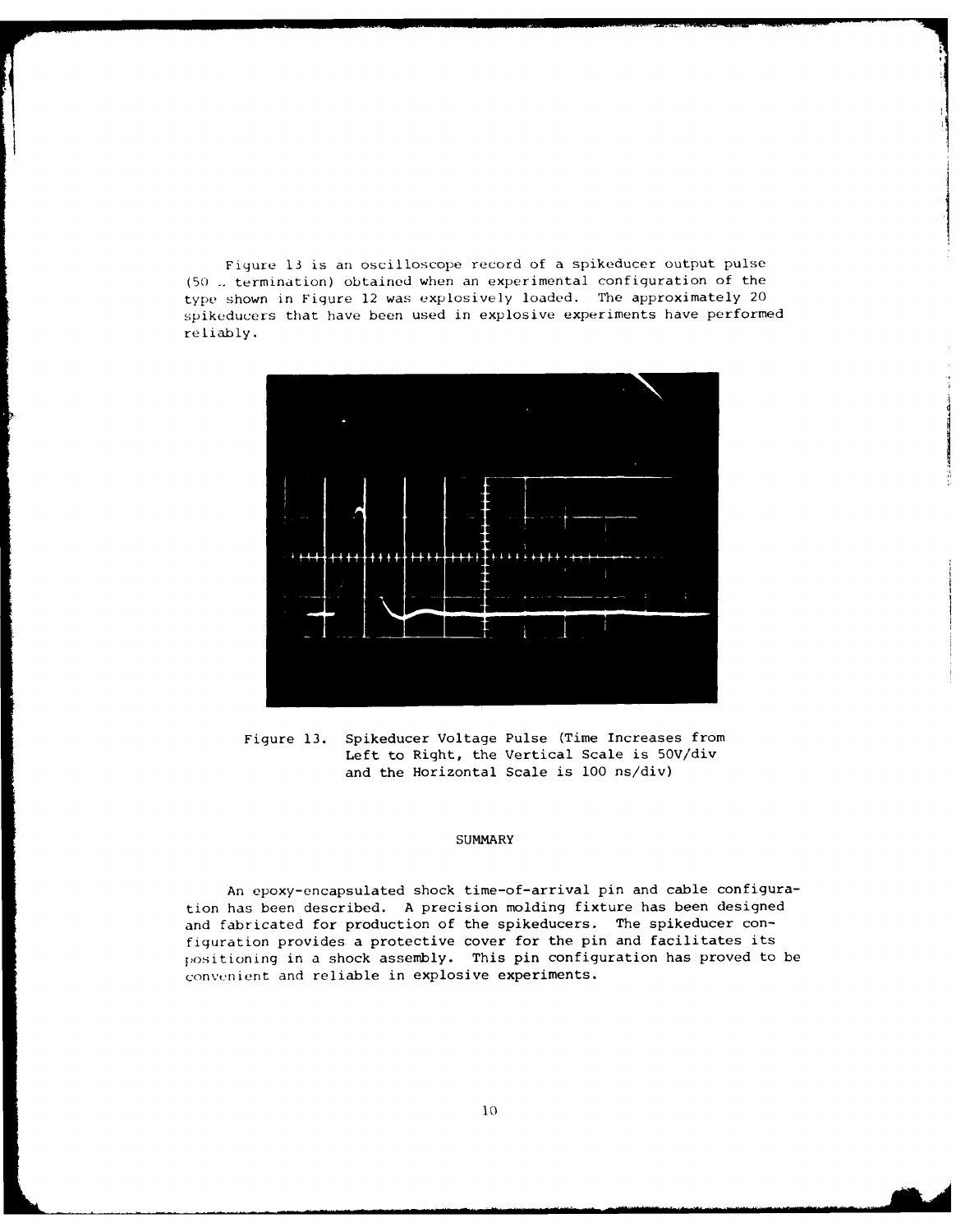### APPENDIX A

**The Company** 

**Program** 

# SPIKEDUCER MOLD DRAWINGS

(Dimensions are in inches; for conversion to S. I. units, use **I** in. = 25.4 mm.)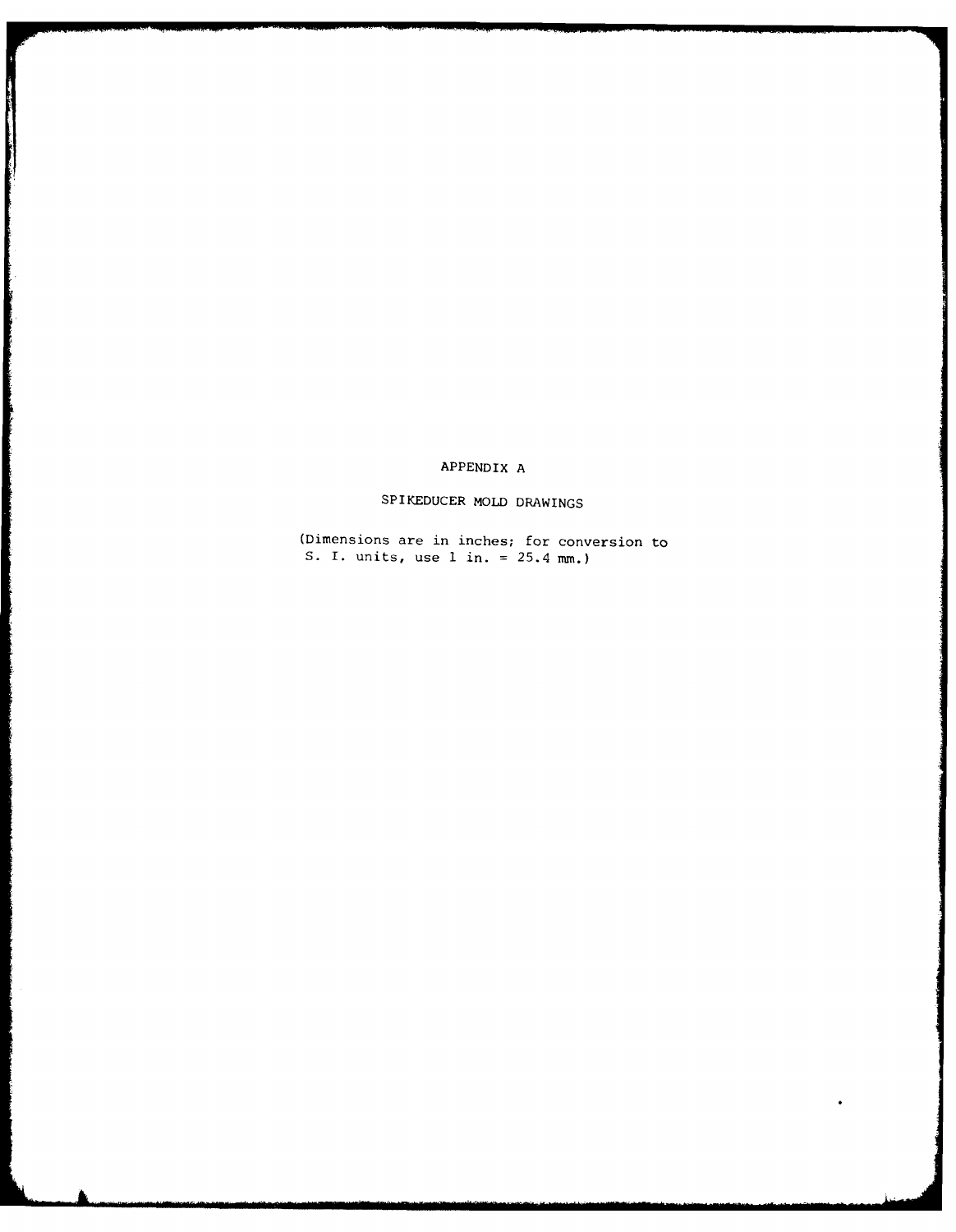

 $A-1$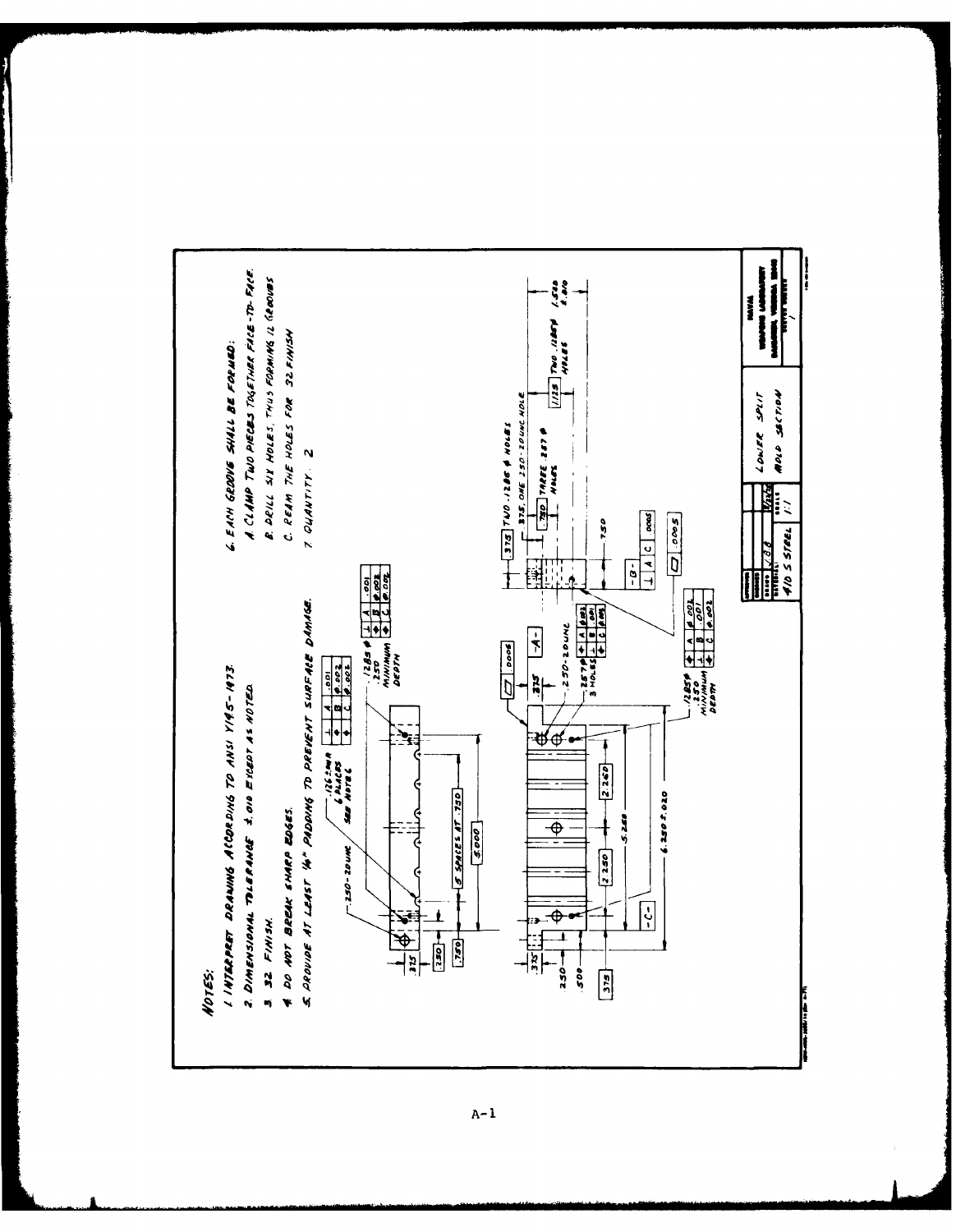

 $A - 2$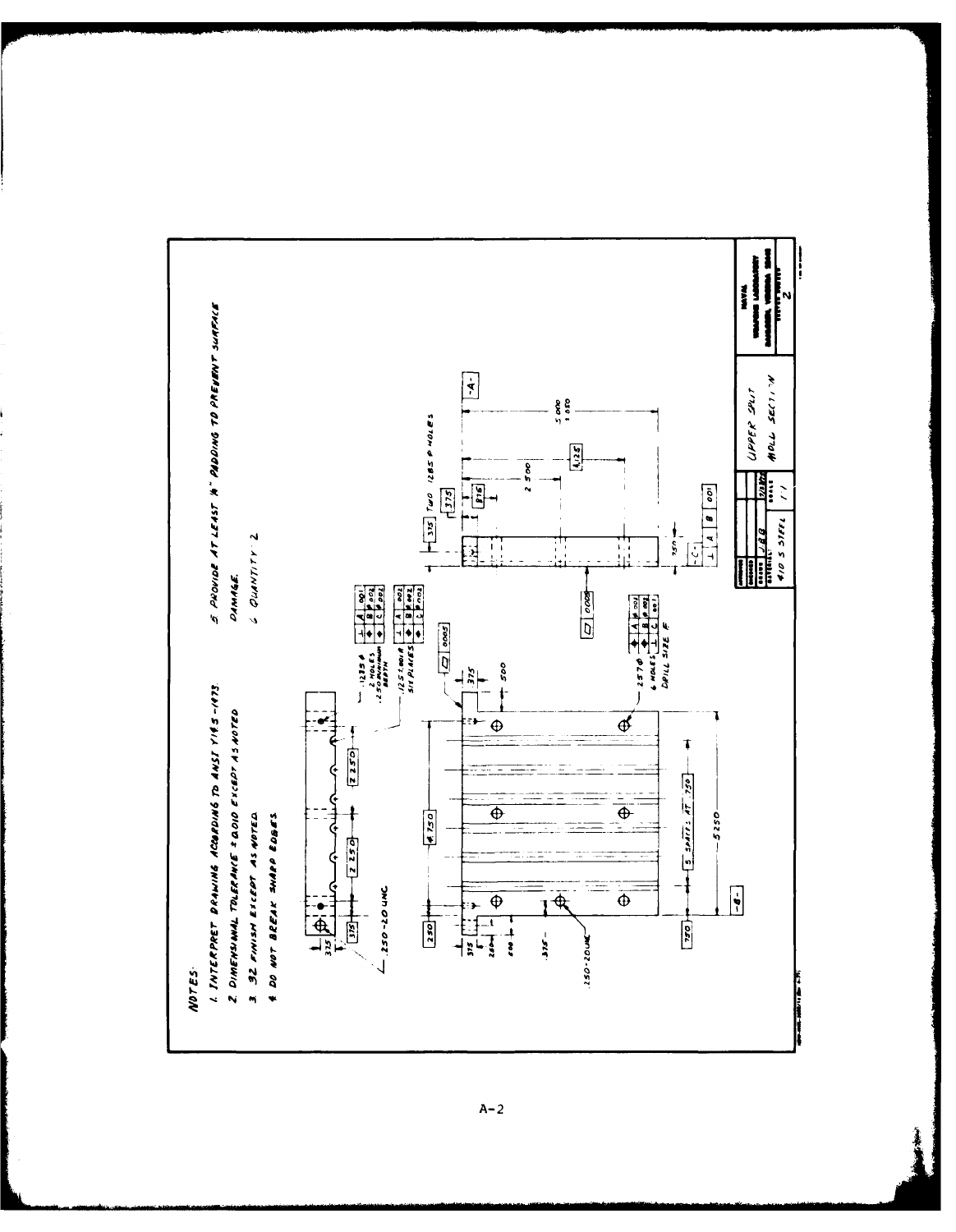